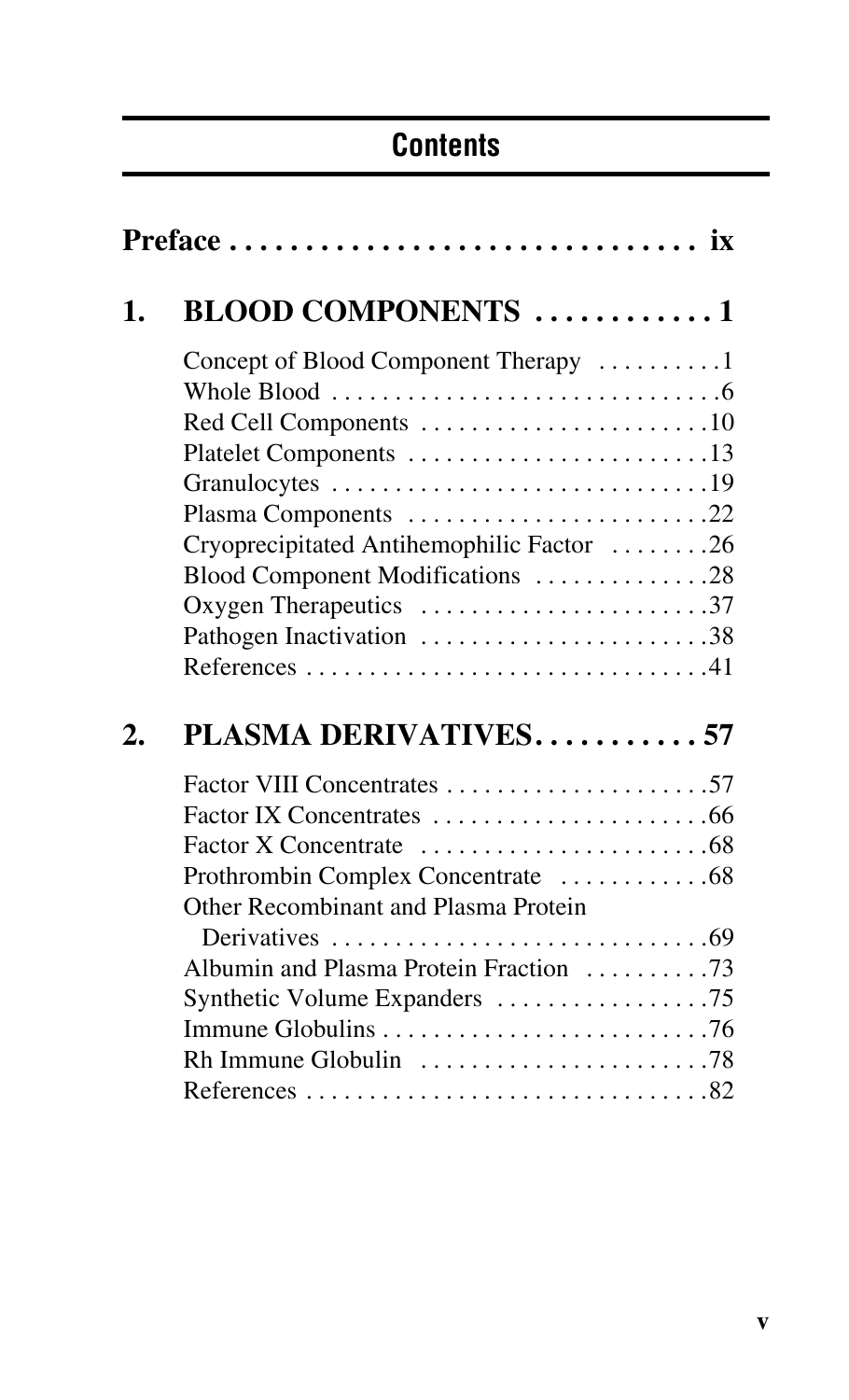| 3. | <b>HEMOSTATIC DISORDERS  91</b>            |  |
|----|--------------------------------------------|--|
|    |                                            |  |
|    |                                            |  |
|    |                                            |  |
|    | Congenital Bleeding Disorders  102         |  |
|    | Acquired Bleeding Disorders 122            |  |
|    |                                            |  |
|    |                                            |  |
|    | Disorders of Fibrinolysis  141             |  |
|    |                                            |  |
| 4. | <b>TRANSFUSION PRACTICES 157</b>           |  |
|    | Blood Ordering Practices  157              |  |
|    | Hematopoietic Stem/Progenitor Cell         |  |
|    |                                            |  |
|    | Solid Organ Transplantation  162           |  |
|    | Obstetric Transfusion Practices  167       |  |
|    | Neonatal Transfusion Practices  171        |  |
|    | Pediatric Transfusion Practices  178       |  |
|    | Management of Platelet Refractoriness  180 |  |
|    | Administration of Blood  182               |  |
|    |                                            |  |
| 5. | <b>PATIENT BLOOD</b>                       |  |
|    | MANAGEMENT 193                             |  |
|    | Concept of Patient Blood Management  193   |  |
|    |                                            |  |
|    | Nonsurgical/Preoperative Issues  194       |  |
|    | Perioperative Techniques  199              |  |
|    | Postoperative Management  206              |  |
|    |                                            |  |
|    | Blood Utilization Review  208              |  |
|    |                                            |  |